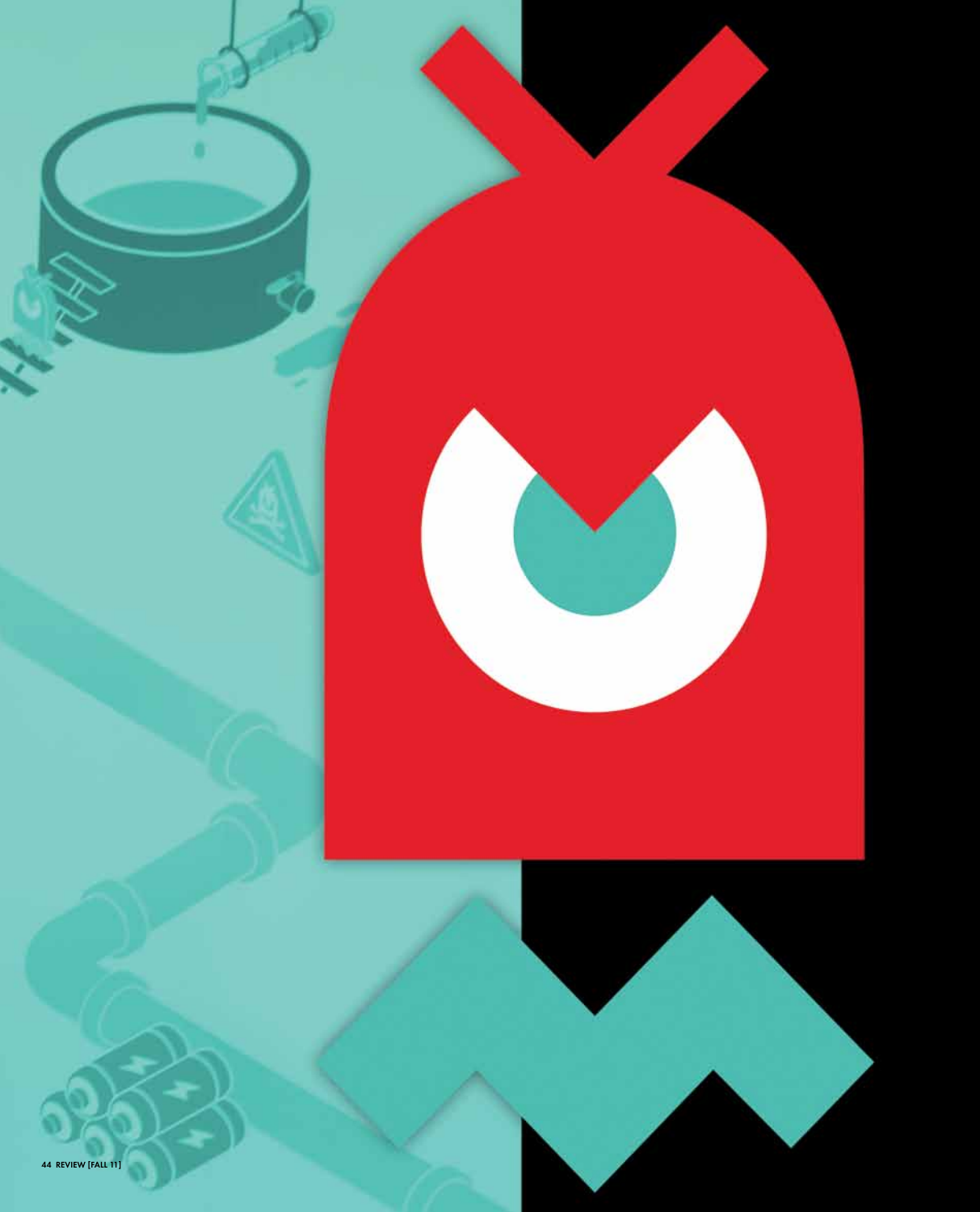## INSIDE the Minder ENTREPRENEUR ofan Chaos Theory: by Franci Rogers

"Obviously, I learned a lot from Dr. Mo," Lamm said, "but I learned a lot from all my professors. They were supportive of what I was doing, and they continued to challenge me in other areas of my business education."

But for someone like Lamm, the most important thing about the business school was the way he was being taught."

The focus of my course work was mostly project-based," he said. "Anyone can take a test, but not everyone can build and deliver a project. It teaches students how to work with a team and be competitive at the same time."

Those project-building skills and competitive spirit, Lamm said, have helped him to understand how to make his businesses more successful.

"In addition to skills, I also learned how to be creative," he said. "Professors at Baylor didn't just give us anything for free. They would give us some knowledge and expect us to go use it, expand on it. It was an interesting opportunity to help us to apply what we learned."

> Lamm turned those creative projects and his newly created business into a major success, even before graduation.

"My senior year at Baylor, I went to seven [job] interviews, thinking I would work in private banking or private consulting for a few years

IN MANY WAYS, BEN LAMM WAS A TYPICAL<br>IN BAYLOR STUDENT. THE FINANCE AND ACCOUNTING major (with a concentration in performance improvement technology) enjoyed spending time with his friends. He joined a fraternity and participated in extra-curricular activities. He studied, got to know his professors and went on a summer internship. But, unlike most Baylor students, Lamm returned from his internship as an entrepreneur.

"I was able to create training courses at a higher quality and a faster pace than their current San Francisco-bay contractor," Lamm said of the California biotech company where he interned. "When I left, they awarded me a pretty large contract to continue this work.

## At that point, I had to start a business."

So, while still a student, Lamm started Simply Interactive, an interactive marketing and e-learning services company that would be his first business venture. He partnered with now retired business professor James Moshinskie (most often referred to as "Dr. Mo"), to create the company, which retained the biotech company as a long-term client and added many more, including Fortune 100 companies, along the way.

and then go out on my own," Lamm said. "But I think deep down I knew I would never make it working for someone else."

Simply Interactive was already doing better than he had imagined, and the profits were higher than all of the offers he received from places he had interviewed.

He eventually sold Simply Interactive and has now turned his full attention to his newest venture: Chaotic Moon Studios in Austin, Texas.

Along with Dr. Mo and two other partners, Mike Erwin and William Hurley, Lamm created the mobile application development company, where he serves as chief executive officer.

Chaotic Moon Studios has an impressive and growing list of clients, including the Discovery Channel, Groupon, Microsoft, Hello Kitty, HTC and Sesame Street. Most recently, they launched the first-ever, fully digital, tablet-only, daily publication designed specifically for the iPad, called The Daily, for News Corporation.

"It's a very interesting company," Lamm said. "We offer several core services, including custom application development, mobile strategy and content publishing that can work for any client from a startup company to a Fortune 100 company."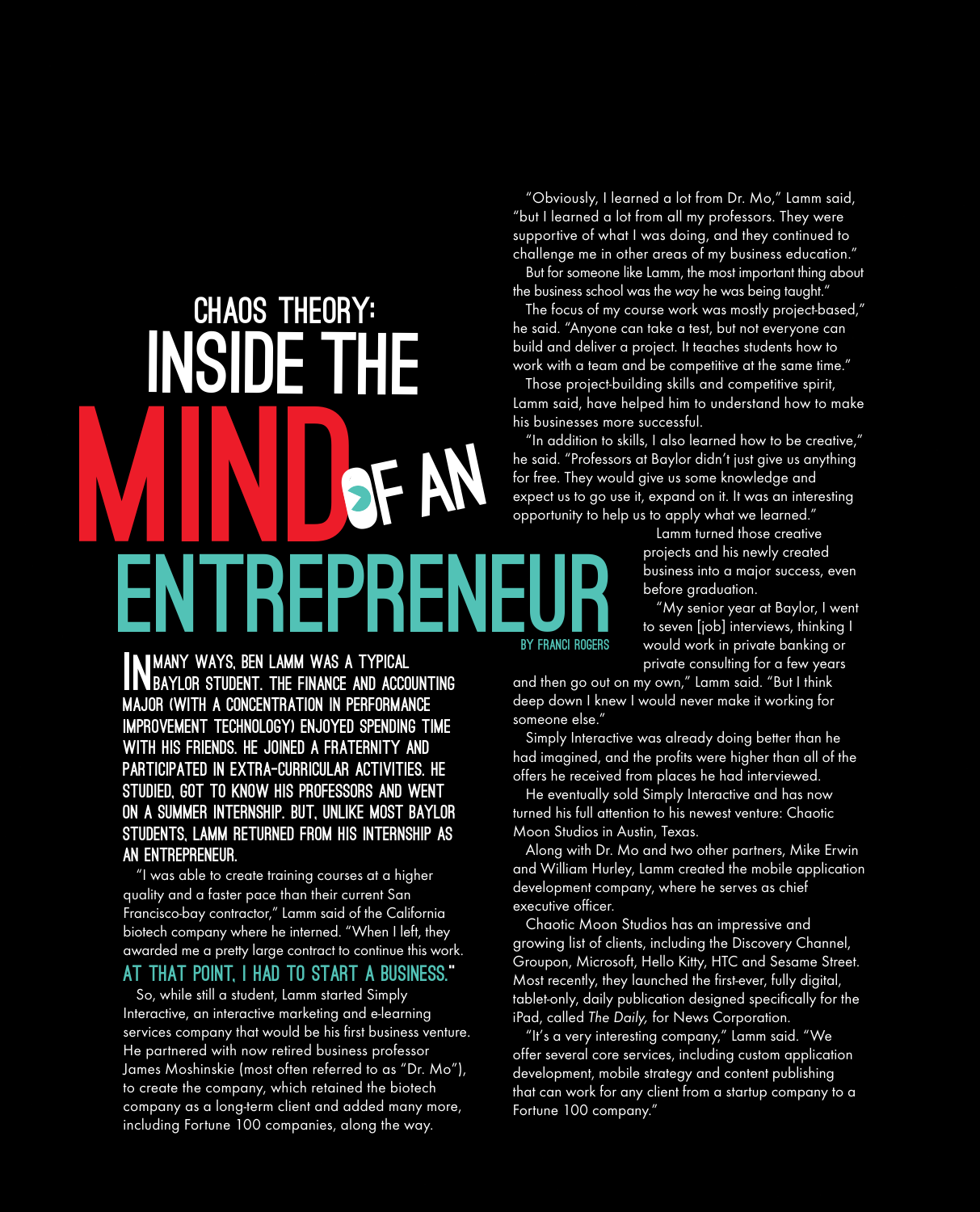In addition to creating and developing a company's mobile presence in the marketplace, Chaotic Moon Studios also specializes in helping companies that have previously attempted marketing their own applications and been unsuccessful, through a process they call Application Resurrection.

"People who have spent a lot of money on an app that hasn't met a company's expectations can come to us," Lamm said. "We'll get it where it needs to be; we'll rebrand and re-launch using our customized method."

 In addition to helping other companies, Chaotic Moon Studios also builds, designs and sells their own mobile applications and games.

Their most rapidly growing division, according to Lamm, is research and development.

"This is probably going to be our Most profitable division and will help scale Chaotic Moon Studios to a billiondollar company," he said. "Chaotic Moon Labs is where we  $GN$ , develop and test ground-breaking

**INNOVATION CONCEPTS**, which one day will go underappreciated and most likely credited to someone else who licenses or buys the technology.

It's our very best hardware and software designers, operating system designers, form factor designers."

The company holds around a dozen patents and co-patents, and remains very secretive about everything surrounding this part of their business, down to its location.

"It's extremely off the radar," Lamm said. "It's not open to the public. My wife barely knows where it is." In addition to the creative products and services provided by Chaotic Moon Studios, Lamm said one of the best things it has is the right work

atmosphere for him. "This is my first business experience with not being bored," he said. "In a short period of time, we've grown to be a huge force in the industry. I find that I have to give Chaotic Moon 100 percent of my focus.

Ben Lamm

Mike Erwin